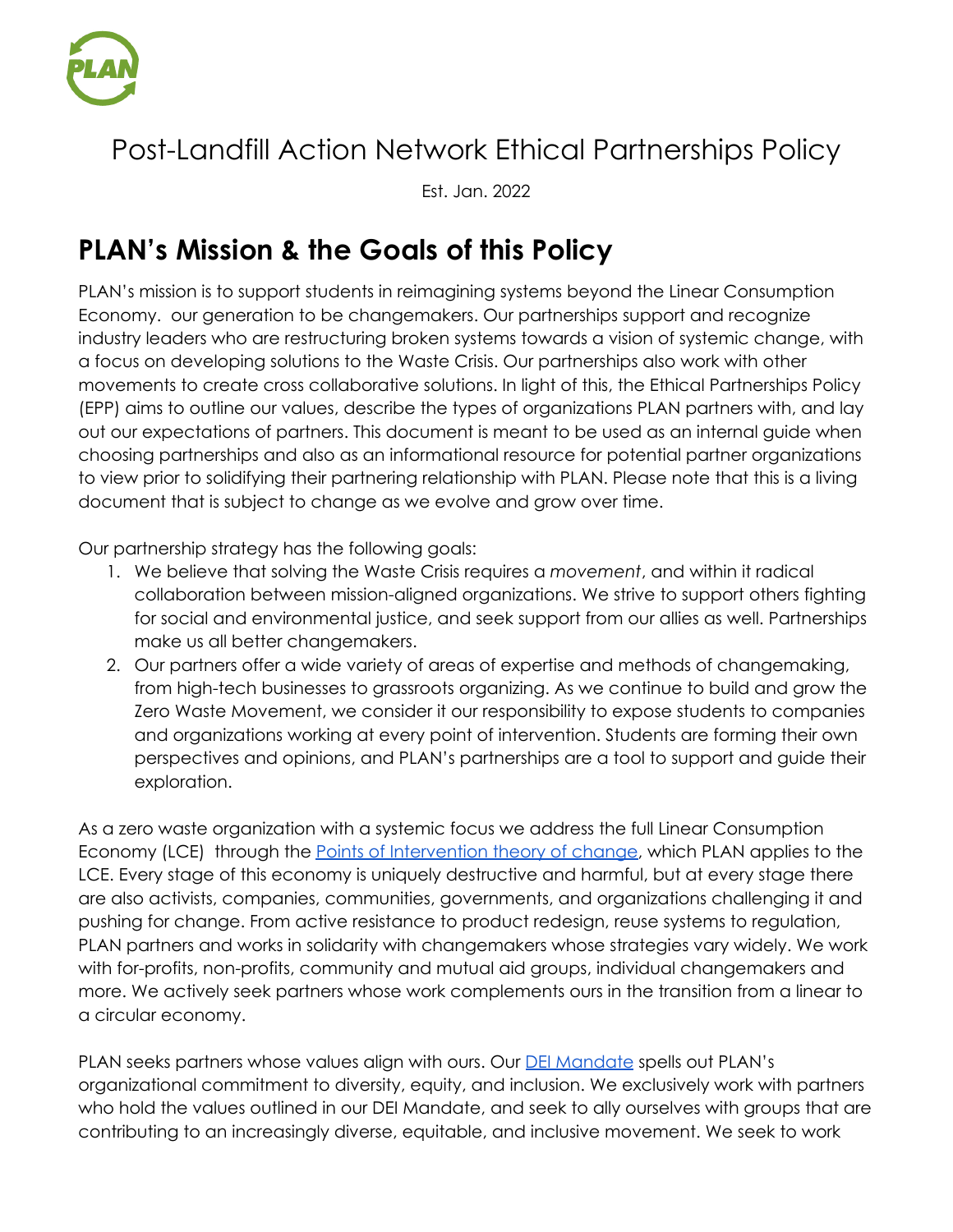with partners who actively incorporate and elevate historically-marginalized voices as they work towards solutions.

PLAN's willingness to partner with other organizations, and companies in particular, is coupled with a healthy dose of vigilance. However, even with the best of intentions, all organizations have their shortcomings. We do not expect perfection when working with partner organizations. PLAN commits to carefully vetting those we ally with and vows to listen to the concerns of our community—especially students—as they arise.

Towards the goals described above, PLAN partners with both for- and non- profit organizations. We recognize that we relate to these entities in different ways. The bulk of this document will be dedicated to exploring our vision for, expectations of, and relationships with partners who approach change from different points of intervention along the Linear Consumption Economy.

# **Partnership Expectations**

In the following sections, we've laid out some guidelines for our partnerships. It is important to note that PLAN is selective in the partnerships we choose and will not work with any company or organization that can't adhere to these expectations. In other words, the list below enumerates things that we specifically look for in potential partners. Furthermore, we understand that we are all doing our best in an imperfect and broken system. In addition to the qualities listed below, we look for our partners to engage in constructive conversation and think critically—making room for us all to grow together.

# **Non-Profits**

## **- Vision**

We work with nonprofits that support the values stated above, including those who do so without a specific focus on zero waste but instead broader environmental and social justice themes (e.g. focus on dismantling racism, transphobia, ageism, classism, etc.). PLAN is uniquely positioned to illuminate connections between zero waste and other social justice movements to create more collective power. We strive to actively create a strong network of zero waste and social justice advocates. PLAN works with nonprofit partners toward a just transition to an equitable world without wasted people, resources, or talent.

## **- How we work together**

PLAN's relationships with non-profit partners include many collaborative events & projects, speaking engagements, workshops and trainings as well as educational resource sharing (manuals), endorsing each other's work and amplifying messages, and joint grant funding. We especially thrive when working in close collaboration on specific projects that each partner group brings certain expertise to.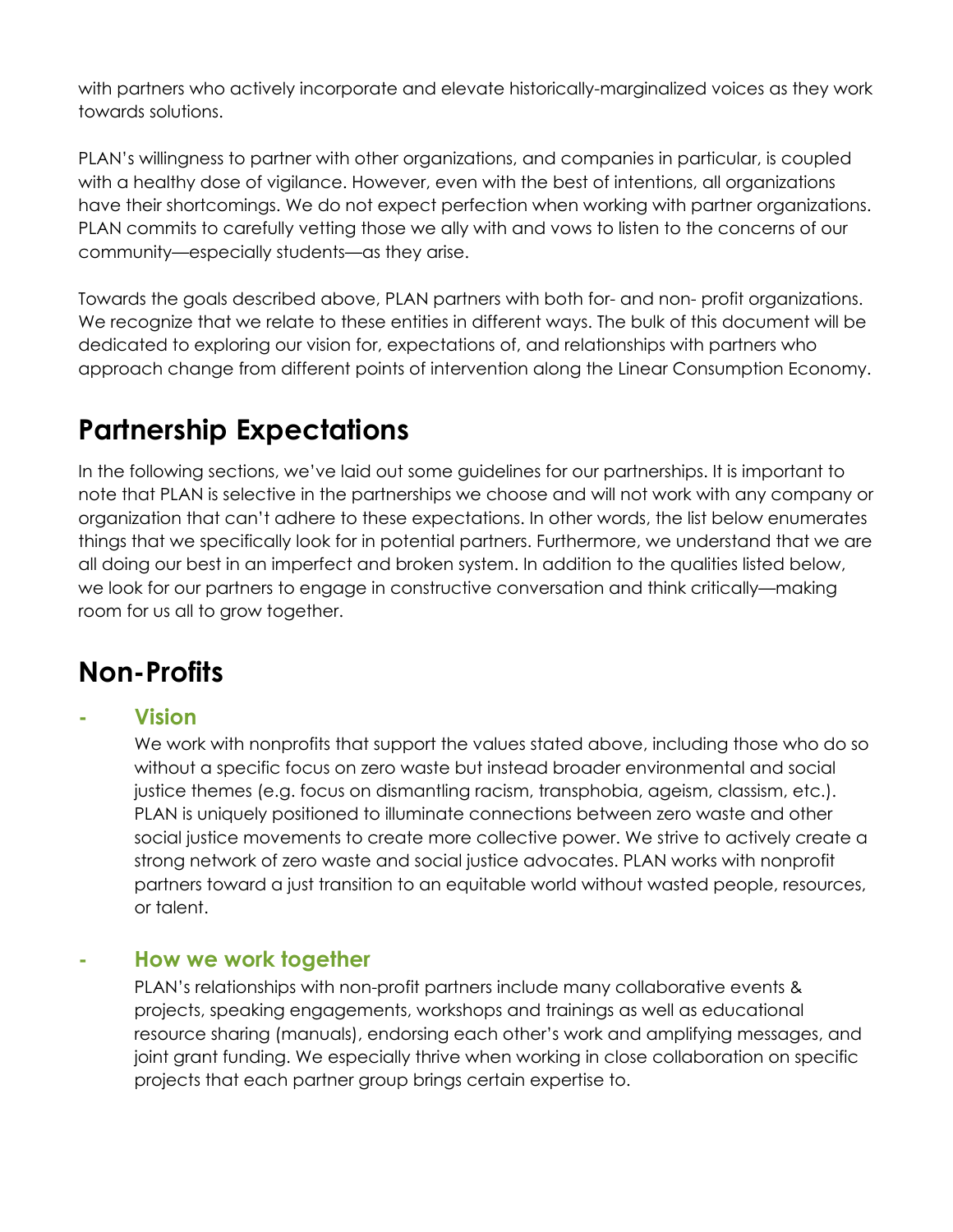## **- Expectations**

PLAN expects the nonprofit organizations that we work with to:

- Prioritize both environmentally and socially conscious values, coupled with effective implementation strategies that have measurable and lasting impacts on the greater society.
- Holistically approach problems and create solutions based on systemic change, not individual actions.
- Be accountable and reliable for their stakeholders, PLAN included.
- Treat workers well and invest in them through non-exploitative work relations (staff, interns, board, volunteers, partners, etc.).
- Be communicative and include PLAN in spaces where they deem our expertise to be relevant.
- Foster representation for those with marginalized experiences and identities in organizational leadership.

# **- Concerns**

PLAN is wary of working with nonprofit organizations that:

- Are culturally appropriative and unwilling to make changes when this is brought to their attention.
- **[Greenwash](http://www.m.www.na-businesspress.com/JABE/jabe106/FurlowWeb.pdf)** 
	- An organization is "greenwashing" when it makes superficial changes in order to market itself as sustainable, without making real, systemic improvements to its business model and practices. This practice can make it difficult to discern which companies are legitimate in their efforts to make positive change.
- Are primarily funded or governed by companies with an interest in maintaining the consumption culture status quo.
- Defend individuals who are accused of racist, sexist, homophobic, classist violence etc.
- Impose themselves on a "vulnerable" community from the outside, rather than growing from the community and its needs (Savior Complex Nonprofits).

## **- Who are our partners?**

### **- The Zero Wasters**

These partners tend to be well-established Zero Waste Movement influencers, often with a conservationist bent. We draw upon their long history, educational resources, and national credibility to give our students access to highly reputable educational material, speakers, etc. PLAN is able to help these organizations expand their reach to include more students.

### **- Sustainability in Higher Ed**

When students want to reform large-scale campus systems such as dining or recycling, we often draw upon the expertise of partners and work together instead of competing. The values of working with this type of partner include: (a) the opportunity to learn from their campus coordination systems (b) an avenue to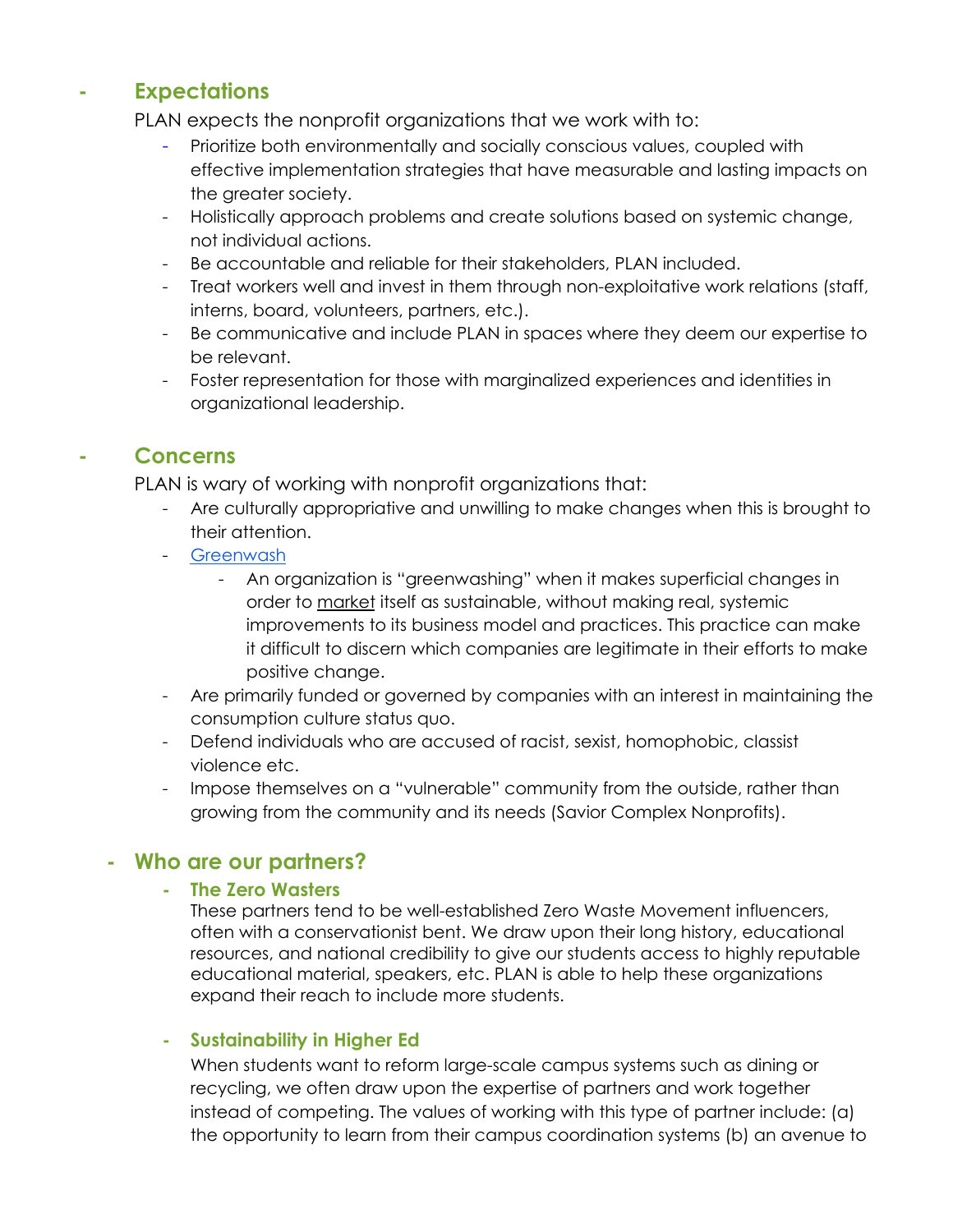understand what issues other organizations address on campuses and (c) insight into what other conversations students are surrounded by and what other movements are important to them in conjunction with zero waste.

### **- Youth in Climate Justice**

There are many young people taking their place in national discourse as the "next generation" to be affected by the climate crisis. There are organizations supporting and guiding those climate-change focused youth. Zero waste is only one part of the environmental crisis and it is beneficial to collaborate with others working on other aspects, particularly climate change.

### **- Frontlines**

We use this term to describe grassroots resistance organizations using direct action to fight for the rights of marginalized peoples in the movement. From public health disparities to Superfund sites, environmental degradation systemically murders the marginalized. PLAN seeks to connect with and support those most impacted by fossil fuel and waste infrastructure in order to build a more equitable zero waste movement.

### **- Waste Industry**

While we don't work within/for/with the traditional Waste Establishment, we specifically seek to work with those waste management organizations that recognize the need for significant industry shifts and are committed to creatively changing it from the inside. Our current reality includes significant waste streams, and PLAN partners with those who are creating new ways to recover materials and are handling waste in the least oppressive way possible.

### **- Advocacy and Awareness**

These organizations are focused primarily on educating the public about environmental issues and pushing for solutions through public engagement. Usually they provide science and data based educational tools on issues connected to waste that PLAN draws on when students need more information on the movement.

# **For-Profits**

## **- Vision**

The for-profit sector is often, and correctly, framed as the villain in our narratives about consumption and exploitation. While it is certainly true that capitalism is the root of many of our planet's woes, we also recognize a broad community of "social entrepreneurs" who seek to decouple profit from destruction. PLAN believes that there is value in partnering with and uplifting these ethical organizations. In particular, we recognize the value of the for-profit sector in building infrastructure for medium-term solutions to waste.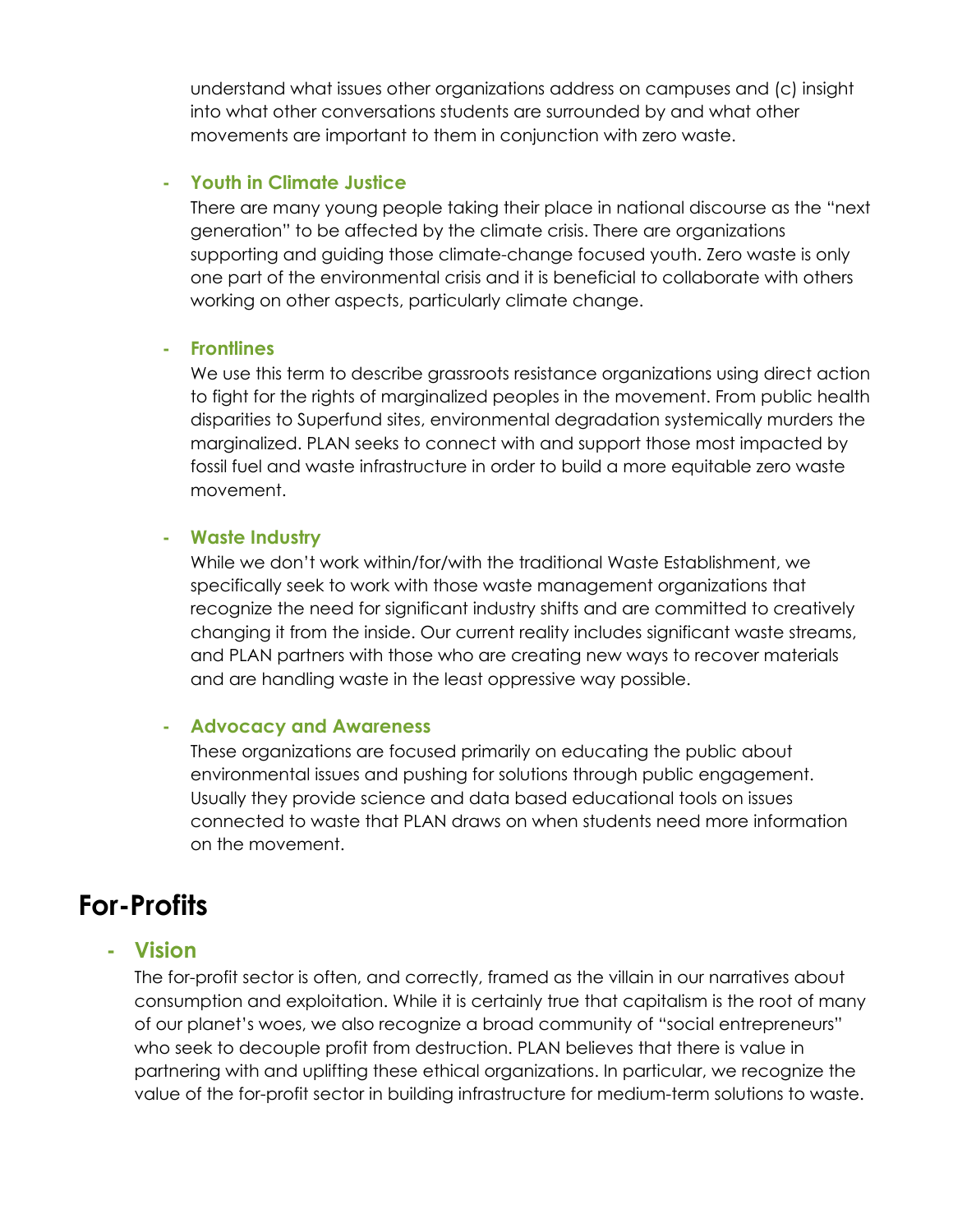As stated above, all partnerships should first and foremost maintain PLAN's values. When considering who to partner with, PLAN first asks, "If the world were significantly more zero waste, which companies and organizations would thrive and contribute to a circular economy?" We seek to work with corporate partners whose business models: (1) accelerate the transition away from wasteful systems and practices, (2) actively foster the development of a zero waste world, and (3) center justice and equitable treatment of all people in their work.

## **- How we work together**

PLAN works with company partners in a variety of ways, and also remains open to exploring new and different projects. A few examples of previous partnerships include sponsorship of the Students for Zero Waste Conference and Points of Intervention Tour, exhibiting at PLAN events, manual and resource creation, digital and in-person workshops, speaking events, and discounts for member campuses.

# **- Expectations**

PLAN expects the for-profit companies that we work with to:

- Offer a business-model-based solution to waste, not merely reduce the waste associated with their own operations or disposable product.
- Challenge planned obsolescence via upcycling, repair, recycling, durability, etc.
- Be transparent about their own business practices, operations, and sourcing.
- Explicitly and publicly prioritize both environmentally and socially conscious values.
- Center coalition building and cooperation (not marketing deliverables) in partnership development.
- Invest in their people. This applies to staff, laborers, contractors, interns, board members, volunteers, etc.
- Value representation in organizational leadership and actively create opportunities for advancement of underrepresented folx.
- Closely monitor and report on any overseas operations. Partners' overseas facilities should exceed local environmental and labor standards.
- Be informed, respectful, and flexible when working with vulnerable and/or traditionally marginalized populations.

PLAN prefers the for-profit companies that we work with to:

- Bear trusted certifications such as B Corp, 1% for the Planet, LEED, USDA Organic, Green America, Bluesign Certified, NMSDC, Fair Trade Certified, FSC, etc.
- Regularly publish evidence of thorough impact assessment (ie: supply chain tracking, life-cycle analysis, B Corp Assessment).
- Offer funding and other support to non-profit and community organizations in their sphere of influence.
- Structure their organization in a creative or non-traditional way (ie: cooperatives, non-hierarchical structures, etc)
- Have existing relationships with students or campus communities.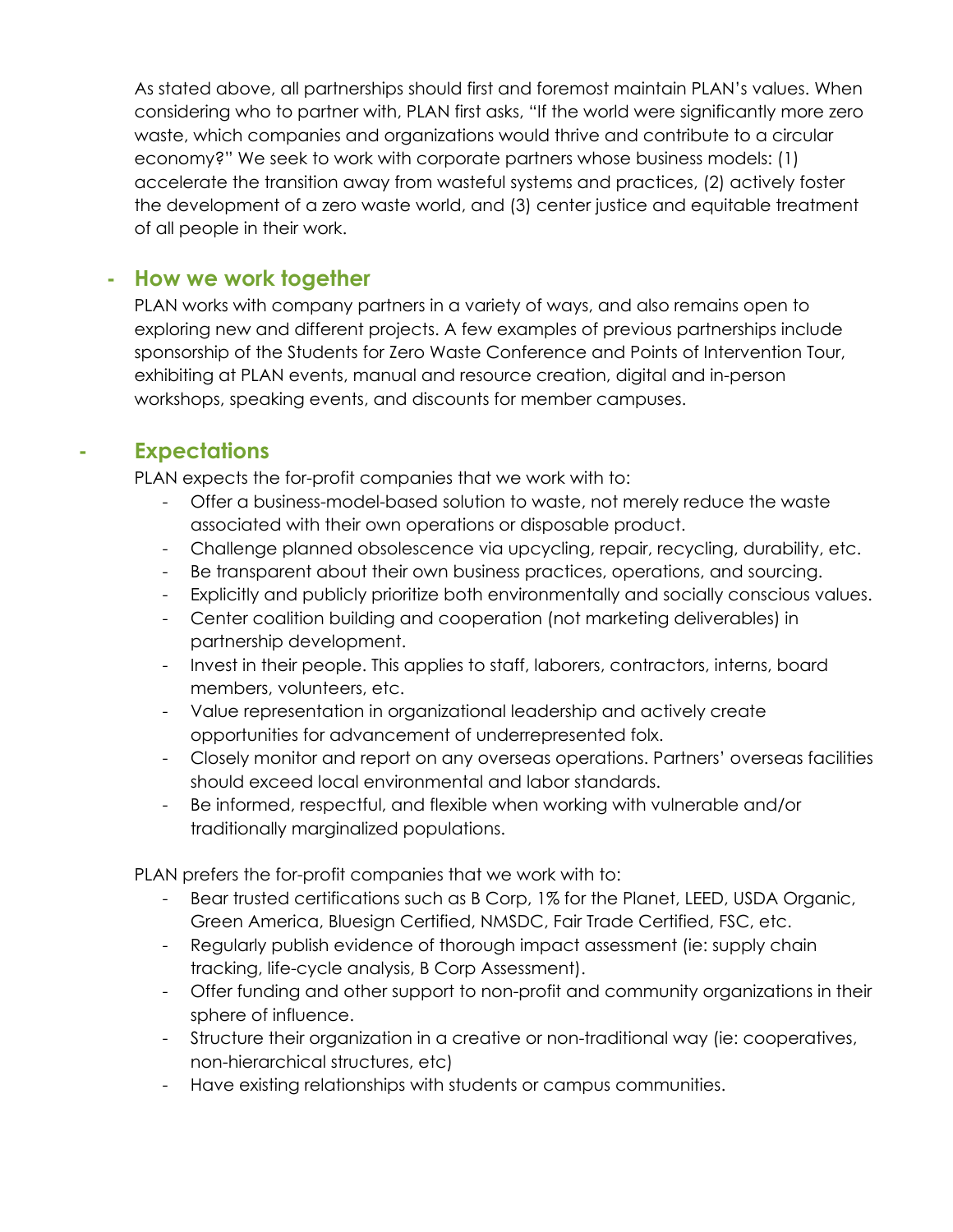## **- Concerns**

We have made a list of qualities that we would consider barriers to partnership. PLAN is weary of working with for-profit private companies that:

- Associate with or advancing the growth of landfill / incinerator infrastructure.
- Consider incineration to be recovery, whether energy recovery or resource recovery.
- Chemical Recycling [proponents](https://www.no-burn.org/wp-content/uploads/2021/11/revised-CR-1-pger.pdf) (e.g. Pyrolysis)
- Invest in the proliferation of plastic production.
- Associate with multinational conglomerates; specifically organizations that directly support / benefit from the top global plastic [polluters.](https://www.breakfreefromplastic.org/globalbrandauditreport2020/)
- Are publicly traded companies.
- [Greenwash.](http://www.m.www.na-businesspress.com/JABE/jabe106/FurlowWeb.pdf)
	- A company is "greenwashing" when it makes superficial changes in order to market itself as sustainable, without making real, systemic improvements to its business model and practices. This practice can make it difficult to discern which companies are legitimate in their efforts to make positive change.

## **- Who are our partners?**

**- Repair**

Companies that sell repair tools and products to make the goods you already have last longer. This helps prevent planned obsolescence, divert material from waste streams, and shift the ways we relate to our "stuff." PLAN is interested in collaborating with these companies because they contribute to the circular economy by providing students with the tools and equipment to mend their broken goods.

### **- Reuse Systems**

There is a growing movement of companies building reuse infrastructure into their business models. These companies create a system for consumers to purchase and use goods that are recovered or shared. PLAN believes that building the reuse economy is crucial to moving away from linear consumption, so we work to connect students with these partners.

### **- Personal Reuse / Zero Waste Lifestyle Alternatives**

Some of PLAN's partners offer reusable or durable alternatives to disposable consumer products. Although we recognize that owning a reusable lifestyle item isn't the answer to the zero waste crisis, PLAN also acknowledges that these small shifts in everyday life are important to the mission of advancing the movement. PLAN often collaborates on discounts with these companies, helping students access products that may otherwise be outside of their price range. We acknowledge that this sector of zero waste lends itself particularly towards over-emphasis on individual rather than systemic reform, and can spur a new type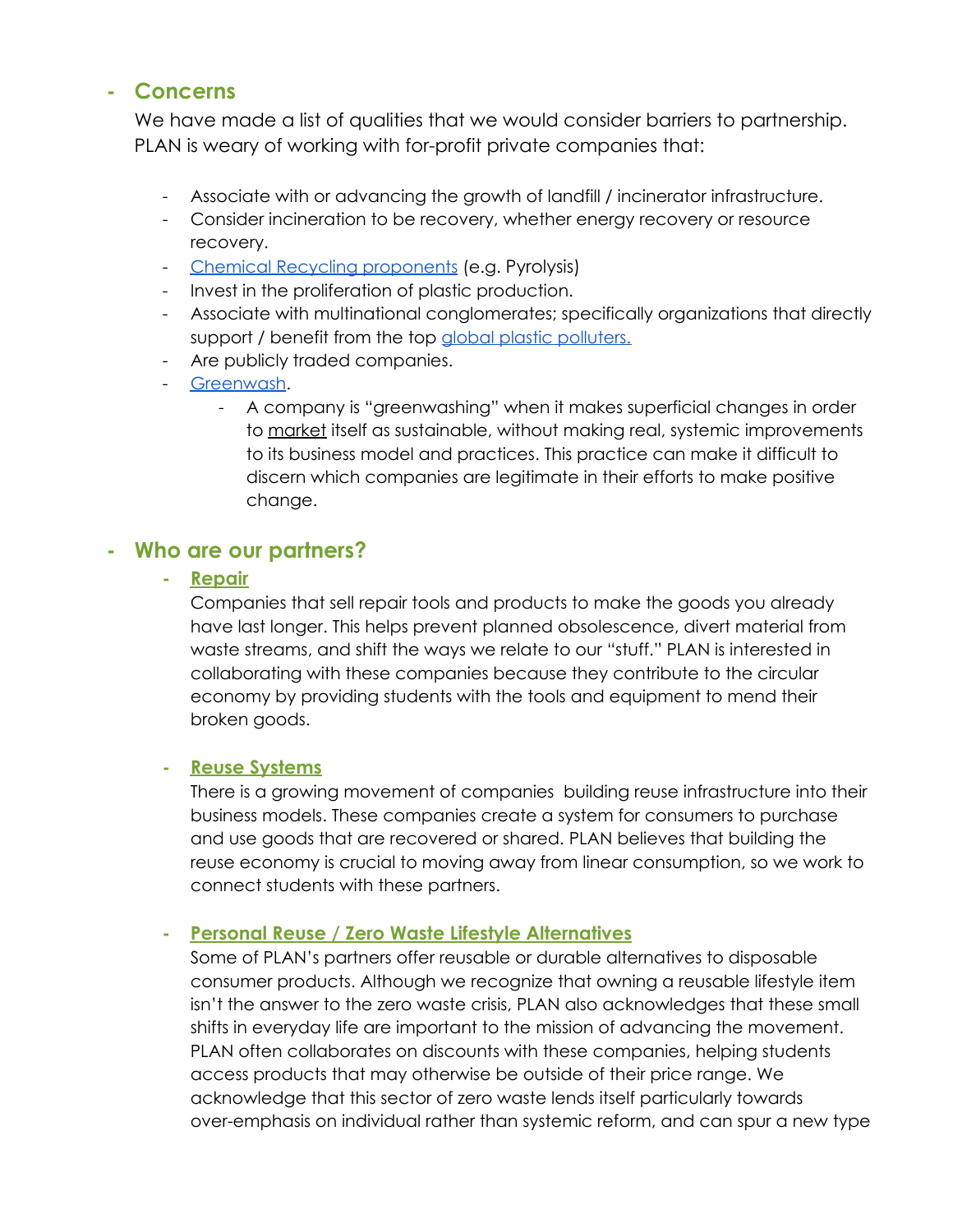of consumerism. As such, we keep a critical eye towards new partnerships in this category.

### **- Material Innovation**

PLAN partners with some companies that creatively use natural, organic, or compostable materials in their products as an alternative to toxic synthetics. There is a great need to develop non-plastic options, especially in packaging, so we work to showcase innovative alternatives. One challenge of working with companies that offer "technological solutions" is that it is often difficult to verify their claims. We are cautious not to uplift companies that are greenwashing in this manner.

### **- Expanded Recycling & Upcycling**

Some of PLAN's partners focus on turning a specific waste stream into a usable product. These companies help fill the gaps in our material recovery systems by recycling or upcycling uncommon materials (e.g. mattresses, computer parts, & cork). While upcycling has limitations, we value these companies' contributions to recovering end-of-life materials and to creating products that start a conversation about waste.

## **- Restorative / Regenerative**

There's a category of companies that are not necessarily waste-focused but are trying to build regenerative ecosystems through "Green Business" models. A "green business" can be defined as a company that internalizes the negative impacts (or externalities) that their operations impose environmentally and socially. We acknowledge that these companies do not provide the perfect solution but they meet society where it's at, with the goal of pushing the boundaries of how our economy works towards sustainable models. PLAN is mission-aligned with this approach. Unfortunately, we operate within a capitalist society that is at odds with the principles of a zero waste world. Sustainability-minded businesses bridge the gap between capitalist functionalism and environmental idealism.

# **Process of Partnership**

At PLAN, we routinely engage in lengthy discussions that evaluate and vett companies on their sustainability claims, and attempt to make the important distinction between greenwashing and genuine changemaking.

### **- Research**

Potential Partners go through a review process led by PLAN's Director of Partnerships beginning with initial research on an organization or company. This can include the organization's own marketing materials, news articles & reviews, conversations with mutual contacts, and other information.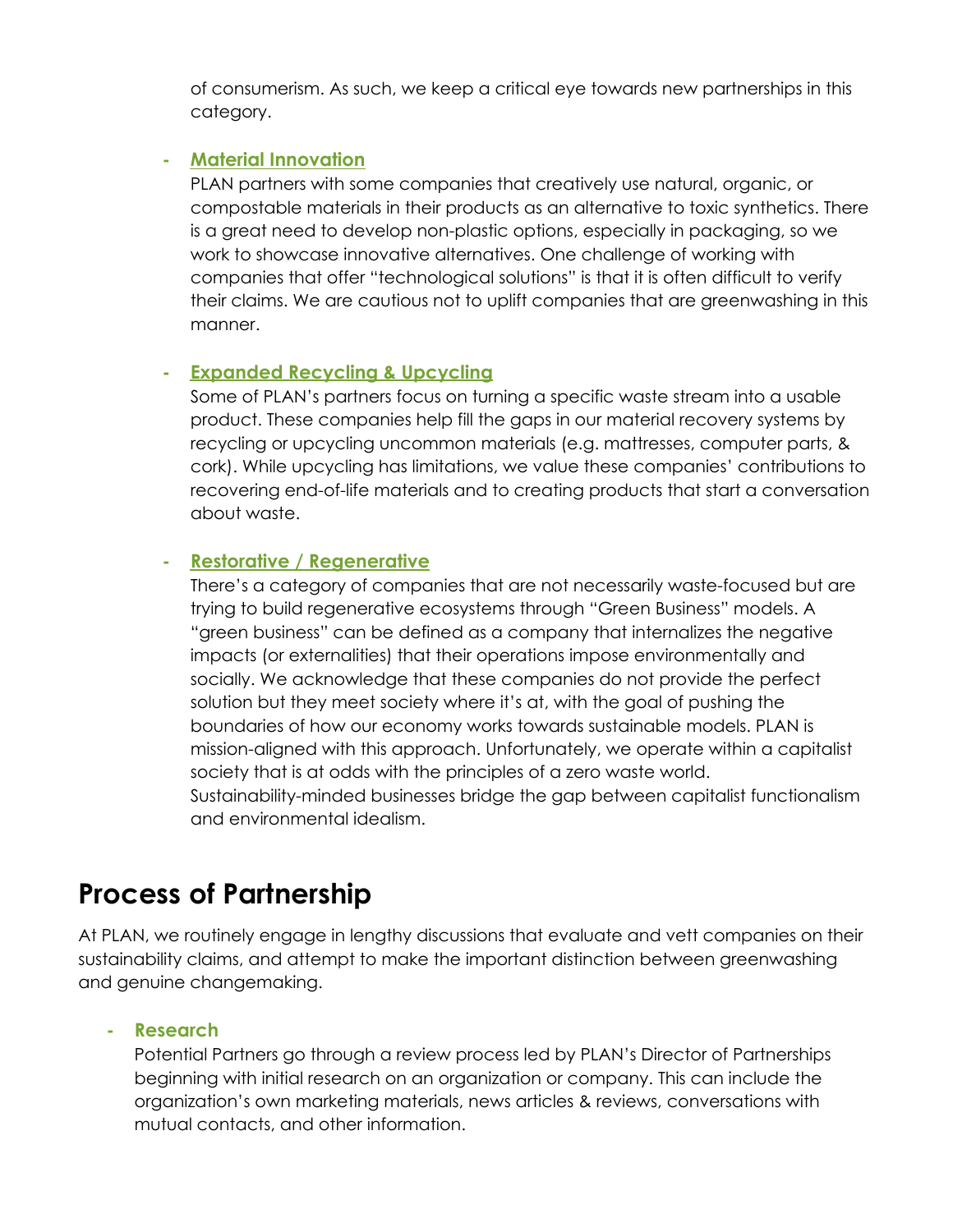### **- Conversation**

Once research is complete, an initial call is set up to discuss in more depth the vision and mission of the potential partner group, as well as how PLAN can create a mutually beneficial relationship. This time is also used to address any initial questions and concerns that came up during research. If the initial call goes well, PLAN and the other party discuss partnership opportunities.

### **- Decision Making**

As of Fall 2018, decisions about potential partnerships are made by the Director of Partnerships and subject to full team review. The full team should be kept up-to-date about new partnerships.

## **- Continued Accountability**

PLAN commits to being responsive to critiques expressed by our community (especially students), even for long-standing partners. Students have the power to influence PLAN's partnerships. When concerns are brought to our attention, we strive to share those perspectives with partners and, where possible, to work with them to improve. We also reserve the right to stop working with partners who are unresponsive to our concerns or have too gravely violated the trust of our community.

# **Conclusion**

We would like to state that we don't claim to have absolute solutions to waste. In fact, many organizations are dependent on the existence of waste streams in order to grow. Although the Zero Waste Movement is not perfect, we strive to "work with what we've got" today to make a better tomorrow. This Ethical Partnership Policy does not aim to gatekeep the movement, but instead to push the movement further in terms of HOW we work towards justice as a network.

How we relate to and work with partners is of the utmost importance. At PLAN, we believe it is important to engage in relational instead of transactional partnerships. What we mean by that is making authentic, meaningful connections with those we work with. We recognize the need to reestablish the humanity in doing business that is so often stripped away by capitalist norms. If we expect to grow a movement, it must be built on strong foundations through partnerships that are attentive to detail, honest, and reliable. Symbiotic relationships allow us to build coalitions & grow the movement. Whether we are working with a partner to provide campus programming, zero waste gear, logistical advice, or educational materials to our student network, we want to do so with companies and nonprofits that are reflective, accountable, and compassionate towards their employees and communities alike.

We hold our partners to a high standard because we want to serve our network to the best of our ability. PLAN has always been dedicated to seeking out those with practical and innovative solutions to environmental and social justice problems. Thank you for being a part of the PLAN network! We are excited to grow PLAN's partnerships in order to foster a more robust movement.